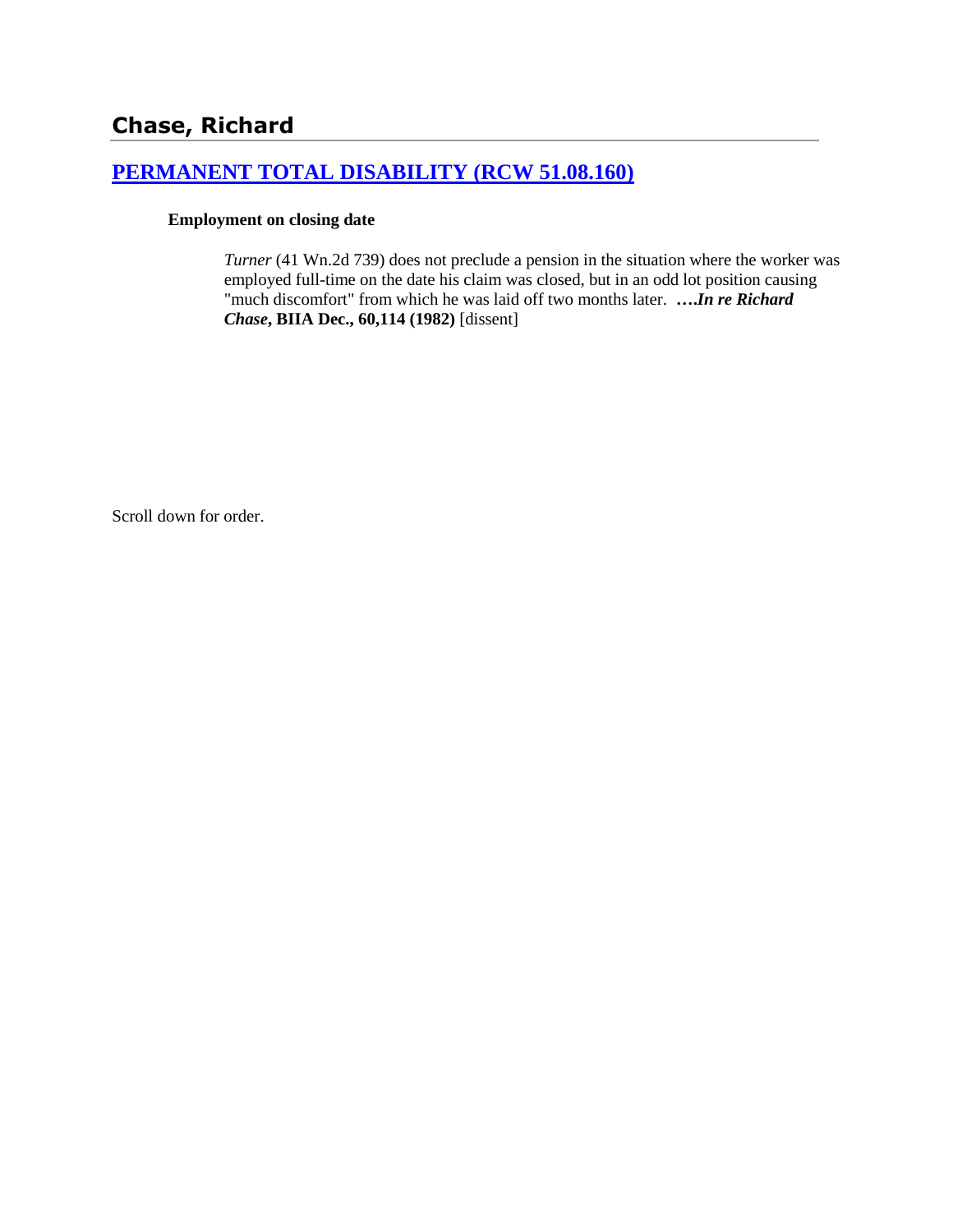## **BEFORE THE BOARD OF INDUSTRIAL INSURANCE APPEALS STATE OF WASHINGTON**

**)**

**IN RE: RICHARD B. CHASE ) DOCKET NO. 60,114**

**CLAIM NO. H-520040 ) DECISION AND ORDER**

APPEARANCES:

Claimant, Richard B. Chase, by Vance, Davies, Roberts, Reid and Anderson, per Finley Young and Denny Anderson

Employer, Seattle Door Company, Inc., None

Department of Labor and Industries, by The Attorney General, per Verlaine Keith-Miller, Assistant

This is an appeal filed by the claimant on July 28, 1981, from an order of the Department of Labor and Industries (Department) dated June 11, 1981. The order appealed from closed this claim with awards for unspecified disabilities of 30% of the amputation value of the right leg at the ankle, and the full amputation value of the left arm at any point from below the deltoid insertion to below the elbow joint at the insertion of the biceps tendon. The Department order is **REVERSED AND THE CLAIM IS REMANDED**.

# **PROCEDURAL AND EVIDENTIARY RULINGS**

Pursuant to RCW 51.52.104 and RCW 51.52.106, this matter is before the Board for review and decision on a timely Petition for Review filed by the claimant to a Proposed Decision and Order issued on July 9, 1982 in which the Department order dated June 11. 1981 was sustained.

The Board has reviewed the evidentiary rulings in the record of proceedings and finds that no prejudicial error was committed. Said rulings are hereby affirmed.

The deposition of Richard Allen Zorn, M.D. taken on April 8, 1982, is hereby published and incorporated into the record, not as an exhibit thereto. The Board has considered the subject deposition, and considered the objections and motions made therein. Those objections and motions are hereby overruled or denied, with the following exception: the objections to Exhibits No. D2 through D6 are hereby sustained; Exhibits No. D2 through D6, as well as Exhibit No. D7 (which was marked for identification but not offered into evidence) are hereby rejected.

1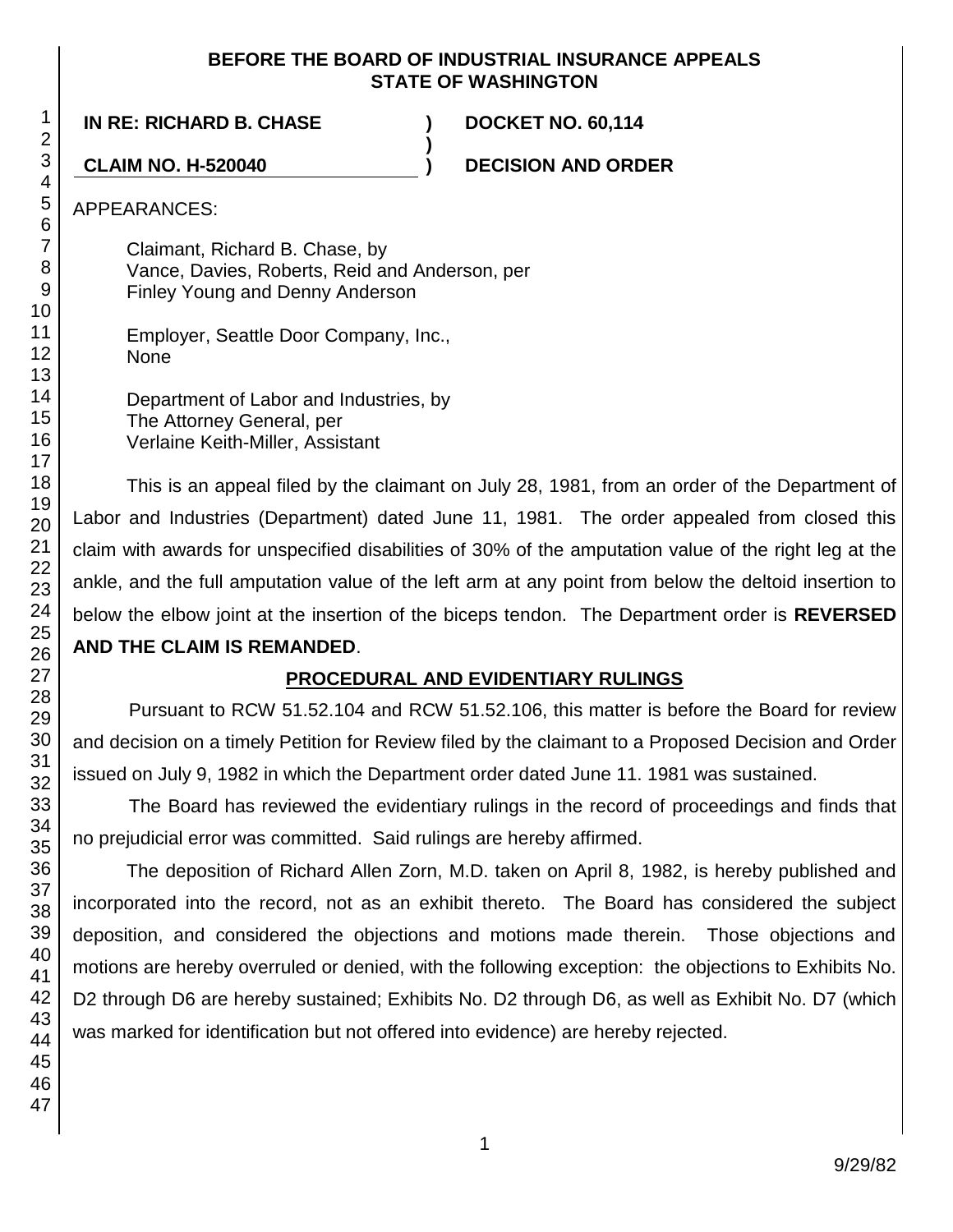#### **ISSUE**

The single issue presented by this appeal is whether the loss of function and physical impairment resulting from his industrial injury on June 4, 1979, coupled with his age, education, training and experience, have rendered Richard B. Chase permanently unable to perform on a reasonably continuous basis in the competitive labor market.

### **DECISION**

The Proposed Decision and Order reaches the conclusion that the doctrine espoused in Turner v. Department of Labor and Industries, 41 Wn. 2d, 739 (1953) precludes a finding that Mr. Chase is a permanently totally disabled worker. We disagree.

Considering the evidence in this matter, we find the following facts established. Richard B. Chase sustained an industrial injury when the forklift he was operating toppled, crushing his right ankle and left forearm. Surgical intervention saved the claimant's ankle, but his left arm was amputated just below the elbow. Mr. Chase was left-handed at the time of the accident.

Before taking the job on which he was injured, Mr. Chase's work experience included the repair of small firearms in the Marine Corps, feeding a planer in a lumber mill, and performing repair and maintenance tasks. The small arms repair required considerable manual dexterity. The millwork required heavy lifting.

At the time of the injury, the claimant was working for Seattle Door Company, Inc. as the only maintenance and repair man on his shift. He was in excellent health. Performance of his job with Seattle Door Company required what all journeymen maintenance men jobs require, i.e., dexterity and strength, the ability to climb, crawl, dig holes, and use and repair tools and machinery of virtually all types. Mr. Chase was on his feet throughout a normal workday.

Following an extensive rehabilitation period marshalled by attending orthopedic surgeon Zorn, the claimant returned to work for Seattle Door Company as a maintenance helper on a different shift. He worked an eight-hour shift, 40 hours per week from January to August, 1981. The Department closed his claim on June 11, 1981, with awards equal to 30% of the amputation value of the right leg at the ankle, and the full amputation value of the left arm below the elbow joint. In August 1981, Mr. Chase was laid off. He has not worked since.

In Turner, the state Supreme Court held that because the worker was steadily employed on the date of the Department's closing order, and had been so employed for several months prior thereto, he was not, as a matter of law, permanently totally disabled on the terminal date for fixing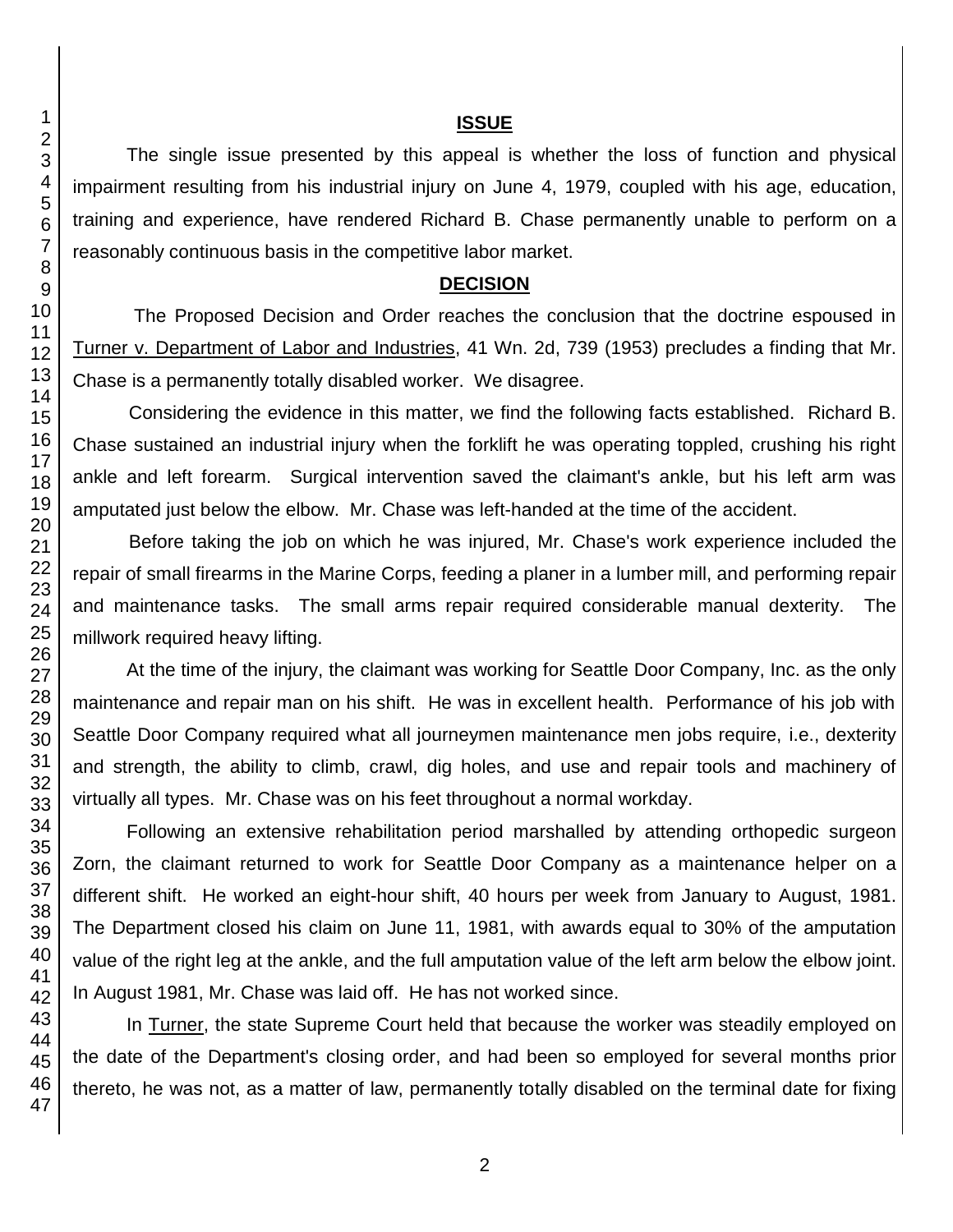compensation. The court was careful to note in its opinion that claimant Turner: "Had steady employment; he was not merely fitted to do odd jobs or special work not generally available. Nor did [Turner] produce any evidence that his working caused him serious discomfort or pain...". 41 Wn. 2d at 743 (Emphasis the court's). Turner is readily distinguishable.

The evidence in this case shows that the day shift job as maintenance helper was created especially for Mr. Chase. According to the claimant and a co-worker, Mr. Chase was in effect a superfluous third person "assisting" in the performance of a two-person job. The job had required only two persons before January 1981, and became a two-person job again when the claimant was laid off two months after the Department closed his claim. The claimant was for the most part unable to work without supervision after the injury, and he found even the lighter duties as helper, in his own words, "frustrating", "awkward", "hard", "slow", "painful", "dangerous", "tiring", and "scary". A significant increase in workload at Seattle Door Company did not dictate the claimant's hiring in January, 1981. The evidence establishes that a third maintenance man was not needed on day shift before, during or after the claimant's return to work. This, we think qualifies this job as special work not generally available, an "odd lot" position.

The conclusion drawn from the foregoing facts is that as of June 11, 1981, the claimant did not have "steady employment"; he was merely fitted to do only special work not regularly available at Seattle Door Company; and performance of this special work caused Mr. Chase much discomfort. Under these circumstances, we feel the Turner doctrine is inapplicable, and we turn to a consideration of expert testimony bearing on the extent of Mr. Chase's permanent disability.

The ability to perform odd jobs or special work not generally available does not preclude a finding that a worker is permanently totally disabled, unless such work is regularly and continuously, in fact, available to him. Kuhnle v. Department of Labor and Industries,12 Wn. 2d 191 (1942). Once a prima facie case is made the burden is upon the Department or the employer to prove availability of such special work. This record is devoid of evidence tending to show that a reasonably stable market exists for special maintenance jobs like the one created for Mr. Chase by this employer. Indeed, according to Frank C. Swinehart, called as a vocational witness for the claimant, maintenance helper jobs are classified as "heavy work", whereas journeyman maintenance jobs are classified as "medium work". In the normal situation, the maintenance helper would be doing more physically demanding tasks than the journeyman.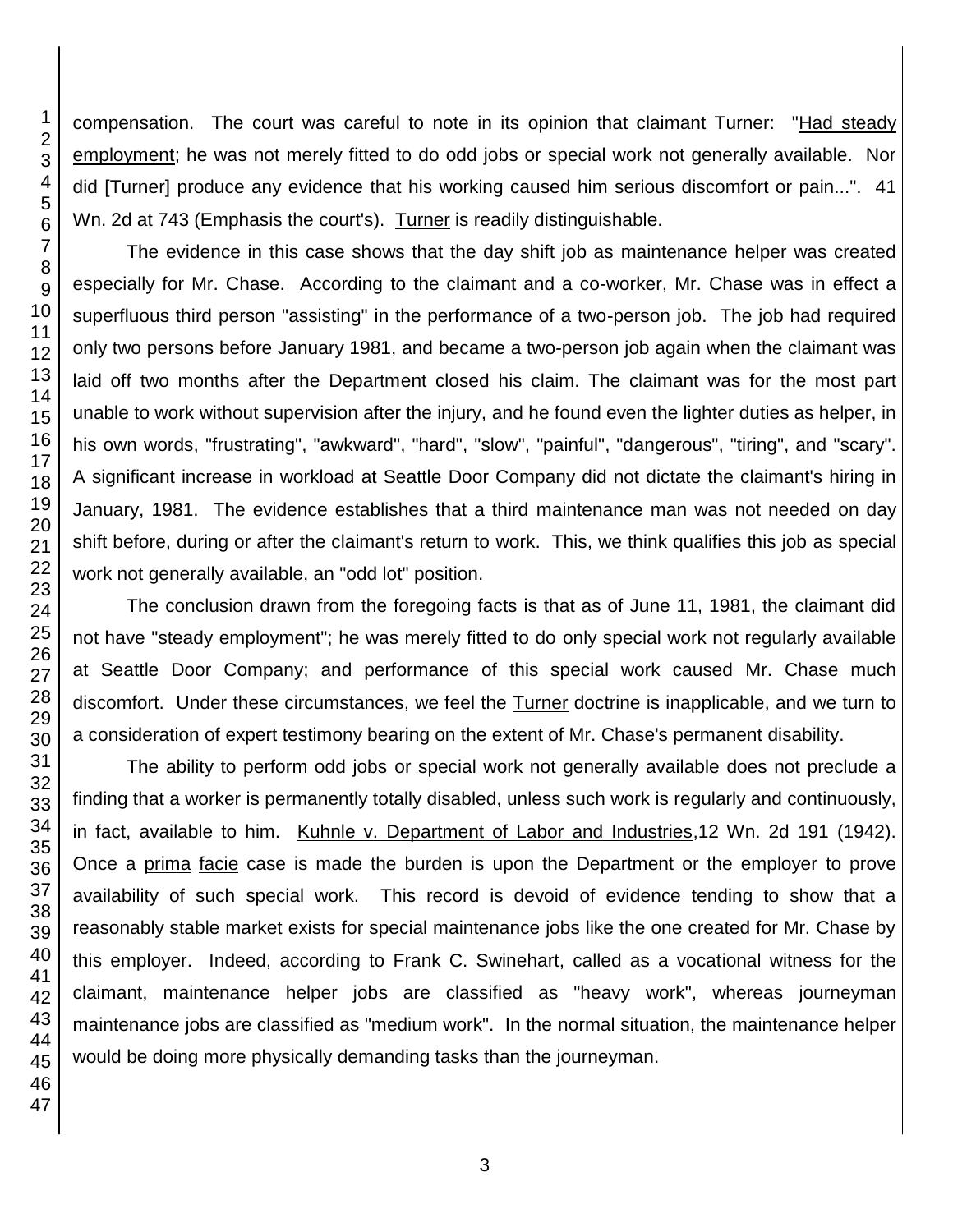We are convinced that Mr. Chase is permanently totally disabled within the meaning of the Workers' Compensation Act. It is undisputed that Mr. Chase's left arm and ankle disabilities are causally connected to the industrial injury, and that as of June 11, 1981, the claimant's condition was fixed and medically stationary. Although treating physician Zorn warns that Mr. Chase's ankle condition is likely to deteriorate with use and the passage of time, he agrees that no known treatment will improve it. From the standpoint of physical impairment only, Dr. Zorn stated Mr. Chase would be extremely limited in what he could do on a reasonably continuous basis. In Dr. Zorn's opinion, Mr. Chase should not walk any more than absolutely necessary, and cannot lift even light weights continuously.

Mr. Swinehart based his opinion upon the claimant's physical limitations as well as his age, training and work experience. After an interview and rather extensive testing, Mr. Swinehart saw the claimant as a 57 year old male with a high school education whose experience is in jobs requiring heavy work or fine finger dexterity. He noted the claimant had lost his dominant forearm and hand, and had a permanently disabled ankle with residual traumatic arthritis which will worsen with time and activity, especially walking. According to Mr. Swinehart, "I think it would take nothing less than a miracle to achieve gainful employment" for claimant Chase despite his obviously high motivation to work. Although Helen Stroklund, an employee of the Division of Vocational Rehabilitation, noted significant improvement in the claimant's attitude and dexterity during the 61 days he spent in Ms. Stroklund's vocational rehabilitation program, the jobs she feels Mr. Chase can do are, in our judgment as well as Mr. Swinehart's, beyond the claimant's capabilities, absent vocational re-education. At 57 years of age, the record shows Mr. Chase is not a likely candidate for successful completion of existing vocational retraining programs.

Based upon the foregoing, and after a careful review of the entire record, we hereby enter the following:

## **FINDINGS OF FACT**

1. On June 4, 1979, while in the course of his employment with Seattle Door Company, Inc., claimant, Richard B. Chase, suffered a crush-type injury to his right ankle and left forearm when the forklift he was operating toppled onto him. A report of that accident was filed on June 7, 1979. The claim was accepted by the Department, treatment and time-loss compensation were provided, and on June 11, 1981, the Department issued an order closing the claim with permanent partial disability awards equal to 30% of the amputation value of the right leg at the ankle, and the full amputation value of the left arm at any point from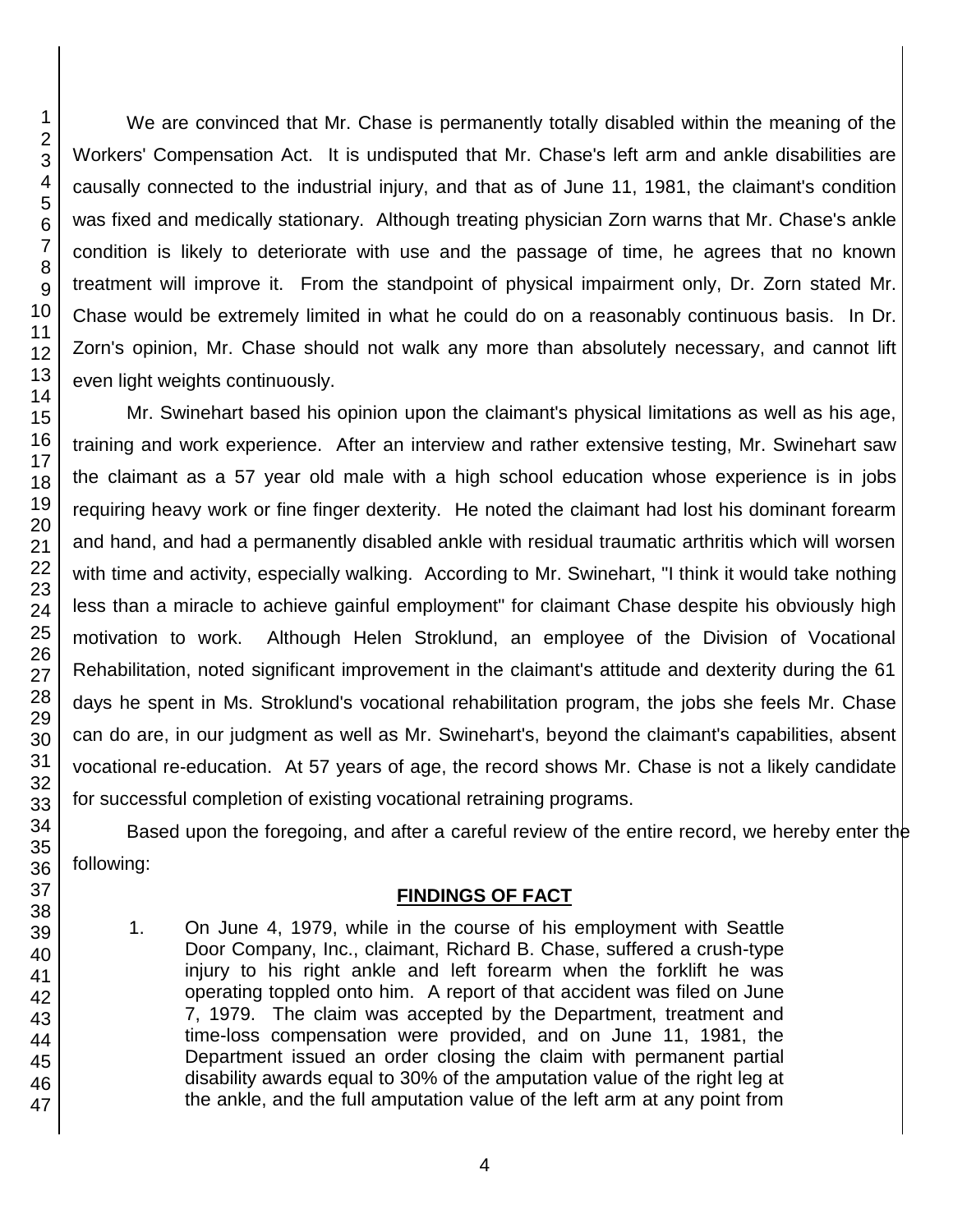below the deltoid insertion to below the elbow joint at the insertion of the biceps tendon. A notice of appeal from that order was filed on July 28, 1981, and on August 18, 1981, this Board issued its order granting the appeal and directing that proceedings be held on the issues raised by the appeal.

- 2. As of June 11, 1981, the claimant suffered from a condition diagnosed: healed comminuted fracture of the malleoli of the right ankle; traumatic arthritis of the right ankle; and amputated left arm just below the elbow joint.
- 3. The condition diagnosed in the preceding paragraph is causally related to the industrial injury of June 4, 1979.
- 4. As of June 11, 1981, the claimant's condition causally related to his industrial injury was fixed and no further curative treatment was indicated or required.
- 5. Before taking the job on which he was injured, claimant Chase had repaired small firearms, fed a planer in a lumber mill, and performed repair and maintenance tasks. The small arms repair required considerable manual dexterity, the mill work required heavy lifting.
- 6. At the time of his industrial injury, claimant Chase was employed as the only maintenance and repair man on his work shift. His duties required dexterity and strength, the ability to climb, crawl, dig holes, and use and repair tools and machinery of virtually all types. Claimant Chase was required to remain on his feet throughout a normal workday.
- 7. Between January, 1981 and August, 1981, claimant Chase was employed by Seattle Door Company as a maintenance helper on a different work shift. The job as maintenance helper was created especially for claimant Chase. His hiring was not dictated by any increase in workload at Seattle Door company. Between January and August, 1981, claimant Chase was a superfluous third person "assisting" in the performance of a two-person job. This special work was not regularly available at Seattle Door Company, nor was it regularly available elsewhere in the labor market.
- 8. Richard B. Chase is a 57 year old man with a high school education. He was left-handed at the time of his industrial injury on June 4, 1979. The loss of his dominant arm resulted in a loss of manual dexterity as well as the ability to continuously left even light weights. Mr. Chase's age makes him an unlikely candidate for admission and successful completion in existing vocational rehabilitation programs.
- 9. The loss of function and physical impairment resulting from the claimant's industrial injury, coupled with his age, education, training, and experience, have rendered him unable on a reasonably continuous basis to maintain gainful employment regularly available in the competitive labor market.

47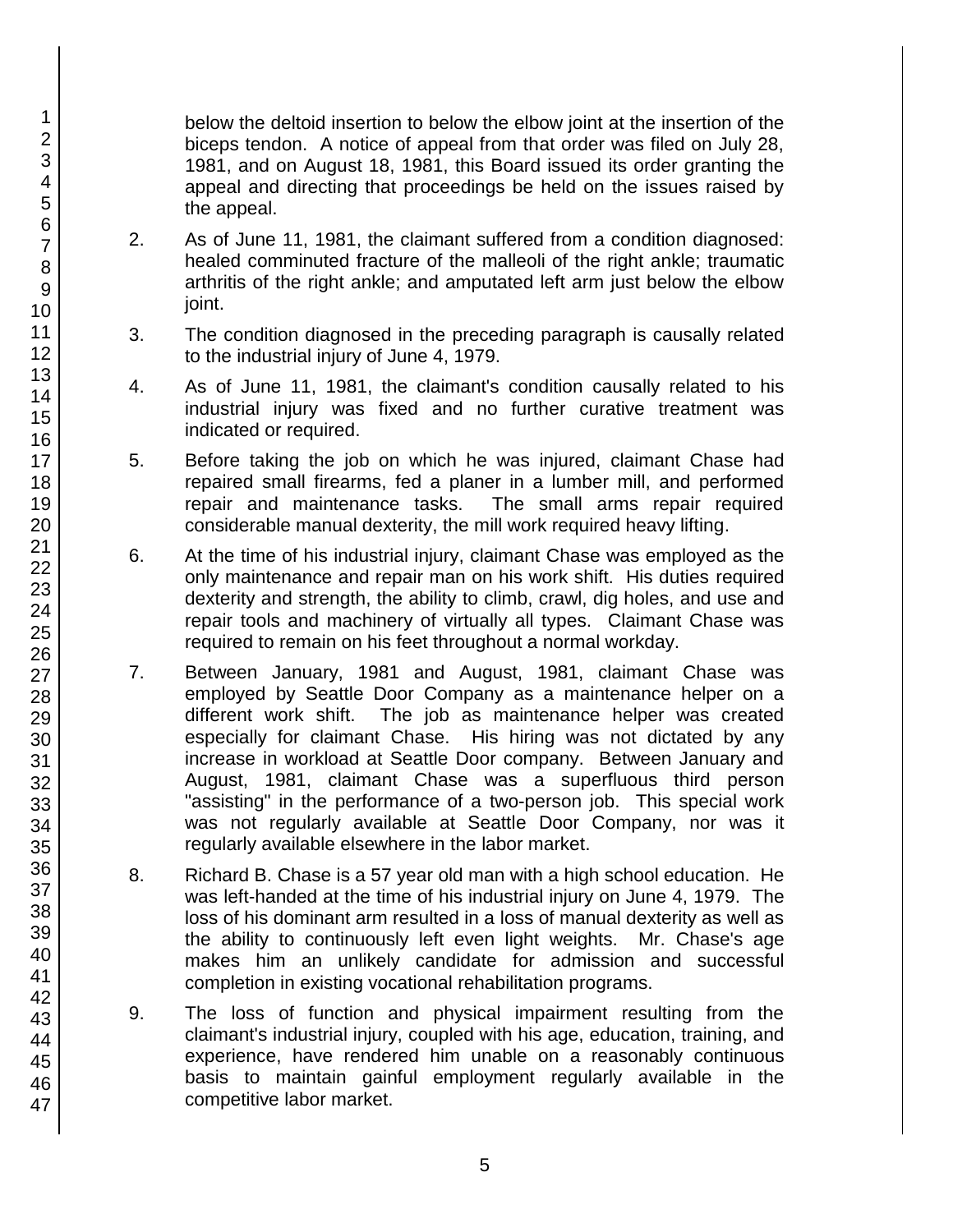## **CONCLUSIONS OF LAW**

Based upon the foregoing findings of fact, this Board concludes as follows:

- 1. The Board of Industrial Insurance Appeals has jurisdiction of the parties and subject matter of this appeal.
- 2. As of June 11, 1981, Richard Chase was a permanently totally disabled worker within the purview of the Workers' Compensation Act of this state.
- 3. The order of the Department of Labor and Industries dated June 11, 1981, which closed Mr. Chase's claim with permanent partial disability awards equal to 30% of the amputation value of the right leg at the ankle, and the full amputation value of the left arm below the elbow joint, is incorrect, should be reversed, and this claim remanded to the Department with direction to reopen the claim to accord the claimant the status of a totally permanently disabled worker and grant him all benefits concomitant to that status.

It is so ORDERED.

Dated this 29th day of September, 1982.

## BOARD OF INDUSTRIAL INSURANCE APPEALS

/s/\_\_\_\_\_\_\_\_\_\_\_\_\_\_\_\_\_\_\_\_\_\_\_\_\_\_\_\_\_\_\_\_\_\_\_\_\_ MICHAEL D. HALL Chairman

/s/\_\_\_\_\_\_\_\_\_\_\_\_\_\_\_\_\_\_\_\_\_\_\_\_\_\_\_\_\_\_\_\_\_\_\_\_\_

FRANK E. FENNERTY, JR. Member

## **DISSENTING OPINION**

I dissent from the Board majority's decision. The majority says that the case of Turner v. Department of Labor and Industries, 41 wn. 2d 739 (1953), is readily distinguishable. I disagree.

In my view, the Turner case is remarkably similar in its pertinent facts to the instant case, and its legal holding must be here applied. On the date of the department's order in issue in this case, June 11, 1981, this claimant was regularly employed in a full-time job and had been so employed for several months prior thereto. As a matter of law, therefore, he was not permanently totally disabled on the terminal date here in issue.

Turner is factually very similar to the instant case. Turner involved a claimant who was injured in 1947 when he fell from scaffolding and struck his head against a concrete wall thirty feet below. He suffered traumatic brain damage. Following treatment, he returned to work off and on as a millwright (he had been a carpenter prior to the injury). From September 1947 through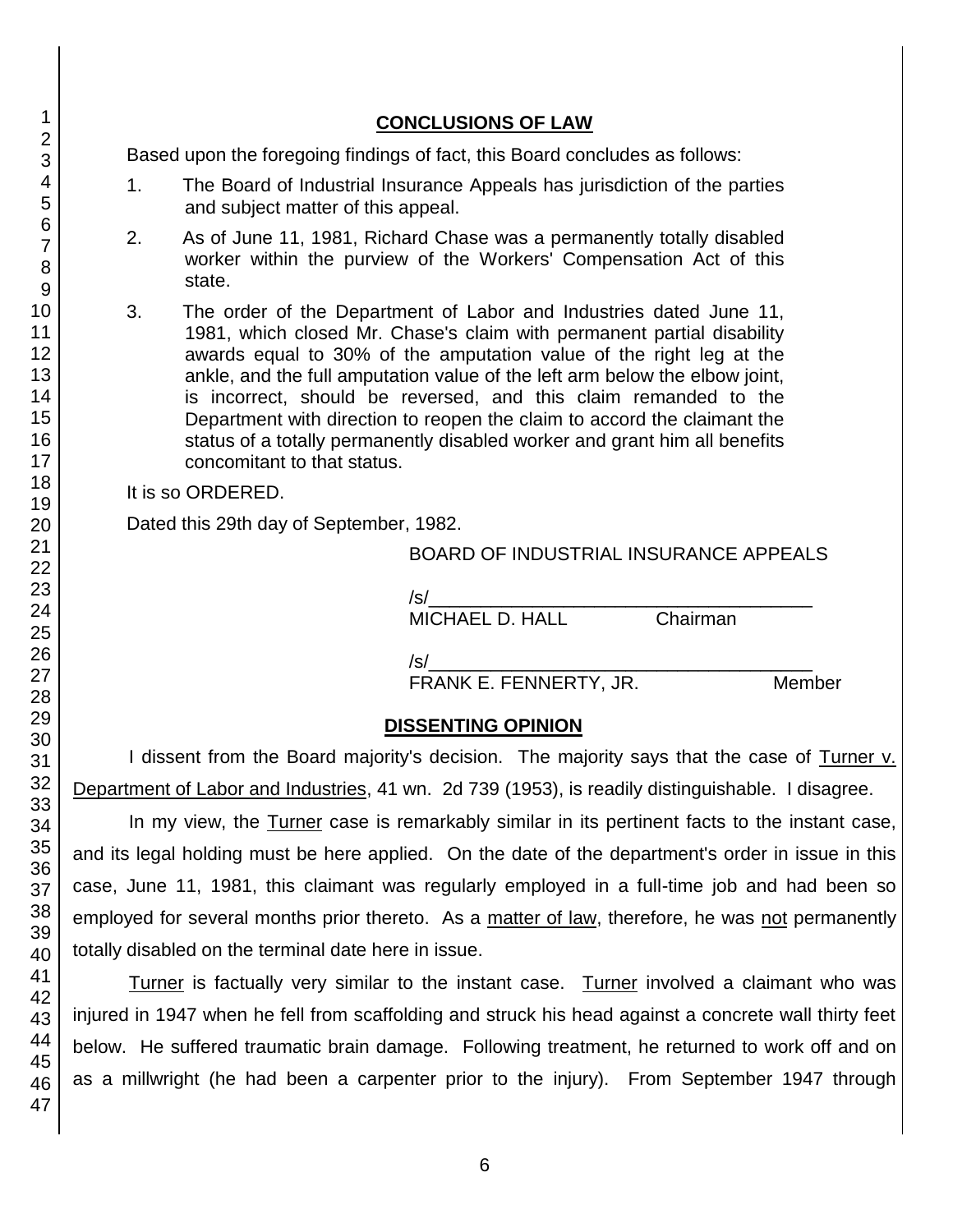December, 1947 he was so employed. He did not work much in 1948. In July, 1949 he again worked as a millwright and was so employed when his claim was closed in March 1950. He decided to quit work permanently in May 1950 approximately two months after his claim was closed.

In Turner, the claimant advanced two arguments in support of a finding of permanent total disability:

- 1) He was able to hold his job solely because he was getting "the breaks" from his foreman:
- 2) He would have difficulty proving any subsequent aggravation of his disabilities if his pension allegation as of the closing date was denied, in that his physical condition was fixed at the time the supervisor closed his claim. The Supreme Court rejected these arguments. As to the first argument, the court noted:

"We cannot, however, ignore the intent of the legislature to create the board of industrial insurance appeals as an appellate body whose duty is to review the supervisor's order. Nor can we ignore the fact that, whether by grace of appellant's foreman or otherwise, he was steadily employed at the time of the super- visor's order and, therefore, could not then have been held to be unemployable or permanently totally disabled within the statutory definition of permanent total disability." (Emphasis added)

Turner, supra, at 744.

As to the aggravation argument, the court stated:

"The question of aggravation is not now before us, but, in view of appellant's contention, we must assume that if, since March 17, 1950, he has become so nervous and disabled from his injuries that he cannot be gainfully employed, that fact may be proved by his own testimony together with that of competent medical experts based, at least in part, upon objective symptoms."

Turner, supra, at 744.

This case, like Turner, represents nothing more than a particularized application of a wellsettled principle of Washington law. Specifically, the issue to be determined is the claimant's disability on the date of closure. Hyde v. Department of Labor and Industries, 46 Wn. 2d 31 (1955). A changed or worsened condition subsequent to closure, if such in fact occurs, is properly addressed by the filing of an application to reopen for aggravation of disability, per RCW 51.32.160.

1